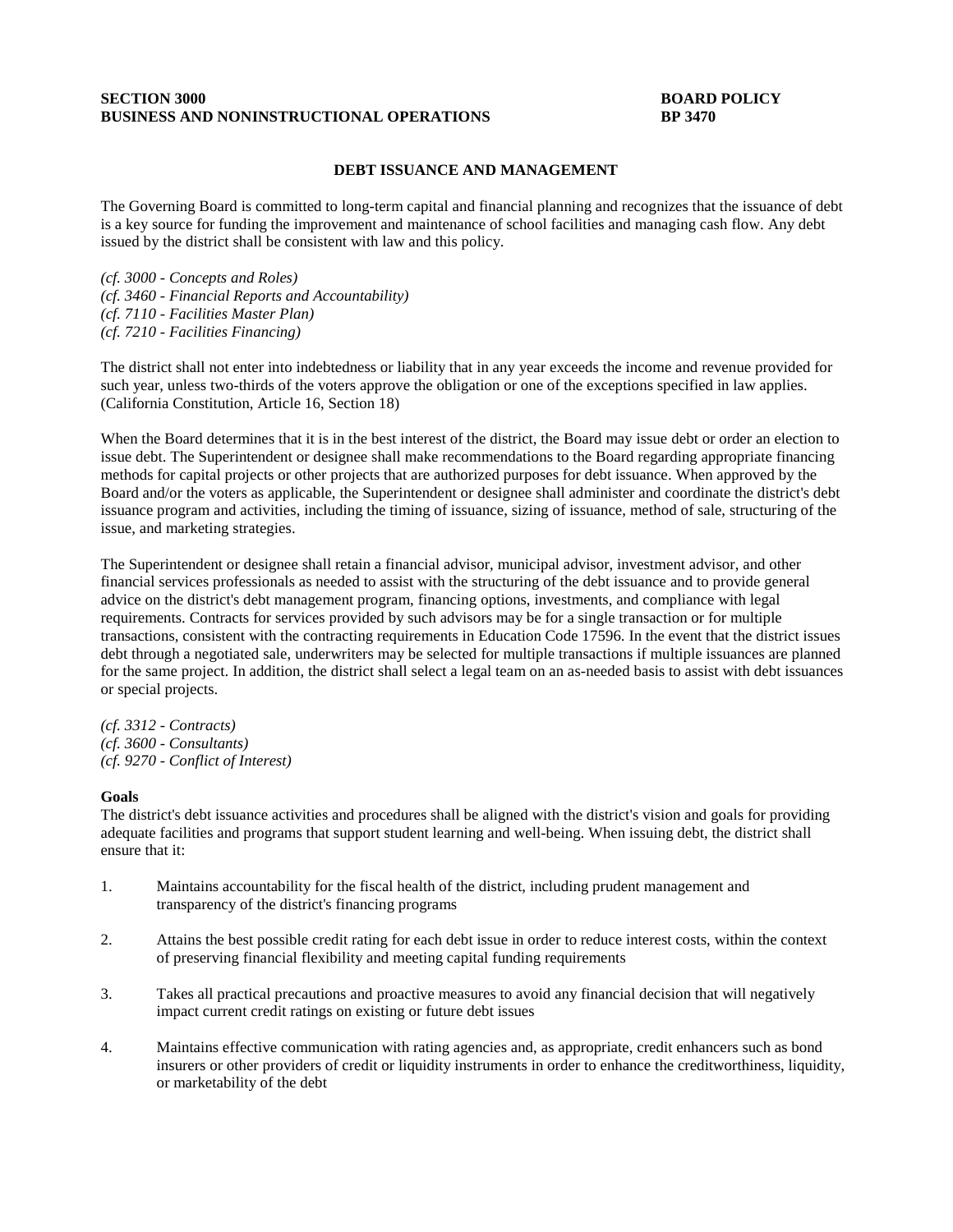- 5. Monitors the district's statutory debt limit in relation to assessed valuation within the district and the tax burden needed to meet long-term debt service requirements
- 6. When determining the timing of debt issuance, considers market conditions, cash flows associated with repayment, and the district's ability to expend the obtained funds in a timely, efficient, and economical manner consistent with federal tax laws
- 7. Determines the amortization (maturity) schedule which will fit best within the overall debt structure of the district at the time the new debt is issued
- 8. Considers the useful lives of assets funded by the debt issue, as well as repair and replacement costs of those assets to be incurred in the future
- 9. Preserves the availability of the district's general fund for operating purposes and other purposes that cannot be funded by the issuance of voter-approved debt
- 10. Meets the ongoing obligations and accountability requirements associated with the issuance and management of debt under state and federal tax and securities laws
- *(cf. 0000 - Vision)*
- *(cf. 0200 - Goals for the School District)*
- *(cf. 7000 - Concepts and Roles)*

Authorized Purposes for the Issuance of Debt

The district may issue debt for any of the following purposes:

- 1. To pay for the cost of capital improvements, including acquiring, constructing, reconstructing, rehabilitating, replacing, improving, extending, enlarging, and/or equipping district facilities
- 2. To refund existing debt
- 3. To provide for cash flow needs

*(cf. 3100 - Budget) (cf. 3110 - Transfer of Funds)*

Pursuant to Government Code 53854, general operating costs, including, but not limited to, items normally funded in the district's annual operating budget, shall not be financed from debt payable later than 15 months from the date of issuance. The district may deem it desirable to finance cash flow requirements under certain conditions so that available resources better match expenditures within a given fiscal year. To satisfy both state constitutional and statutory constraints, such cash flow borrowing shall be payable from taxes, income, revenue, cash receipts, and other moneys attributable to the fiscal year in which the debt is issued.

## Authorized Types of Debt

The Superintendent or designee shall recommend to the Board potential financing method(s) that result in the highest benefit to the district, with the cost of staff and consultants considered. Potential financing sources may include:

- 1. Short-Term Debt
	- a. Short-term debt, such as tax and revenue anticipation notes (TRANs), when necessary to allow the district to meet its cash flow requirements (Government Code 53850-53858)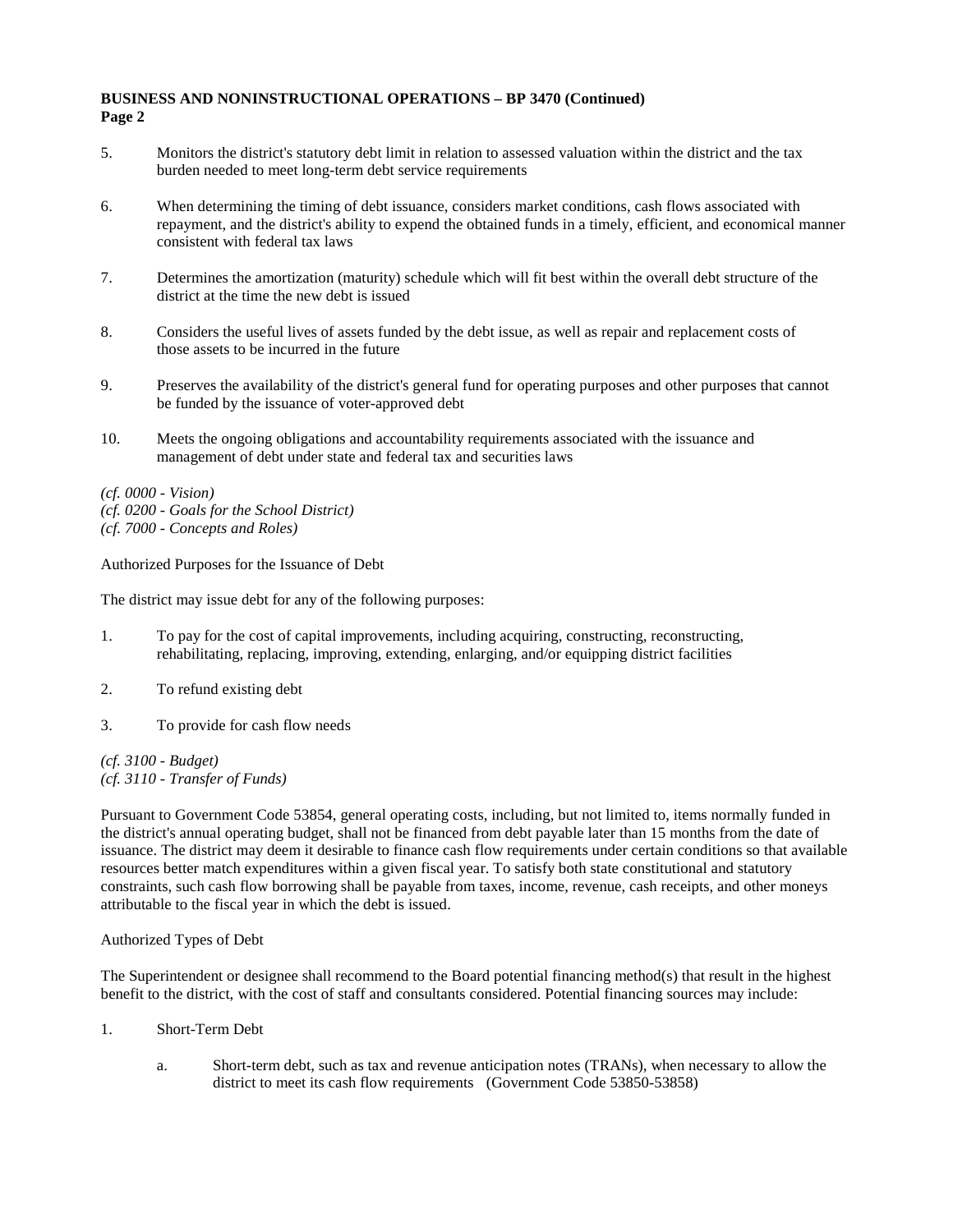- b. Bond anticipation notes (BANs) to provide interim financing for capital bond projects that will ultimately be paid from general obligation bonds (Education Code 15150)
- c. Grant anticipation notes (GANs) to provide interim financing pending the receipt of grants and/or loans from the state or federal government that have been appropriated and committed to the district (Government Code 53859-53859.08)
- 2. Long-Term Debt
	- a. General obligation bonds for projects approved by voters (California Constitution, Article 13A, Section 1; Education Code 15100-15262, 15264-15276; Government Code 53506-53509.5)
- *(cf. 7214 - General Obligation Bonds)*
	- b. Special tax bonds issued pursuant to the Mello-Roos Community Facilities Act of 1982 (Government Code 53311-53368.3)

# *(cf. 7212 - Mello Roos Districts)*

- 3. Lease financing, including certificates of participation (COPs)
	- a. Lease financing to fund the highest priority capital equipment purchases when pay-as-you-go financing is not feasible (Education Code 17450-17453.1)

\*\*\*Note: Authority for lease financings is based in part on judicial rulings finding that leases that meet certain conditions do not constitute indebtedness subject to a vote of the electorate.\*\*\*

- b. Lease financing to fund facilities projects when there is insufficient time to obtain voter approval or in instances where obtaining voter approval is either not feasible or unavailable (Education Code 17400-17429)
- 4. Special financing programs or structures offered by the federal or state government, such as Qualified Zone Academy Bonds or other tax credit obligations or obligations that provide subsidized interest payments, when the use of such programs or structures is determined to result in sufficiently lower financing costs compared to traditional tax-exempt bonds and/or COPs
- 5. Temporary borrowing from other sources such as the County Treasurer

COPs, TRANs, revenue bonds, or any other non-voter approved debt instrument shall not be issued by the district in any fiscal year in which the district has a qualified or negative certification, unless the County Superintendent of Schools determines, pursuant to criteria established by the Superintendent of Public Instruction, that the district's repayment of that indebtedness is probable. (Education Code 42133)

Relationship of Debt to District Facilities Program and Budget

Decisions regarding the issuance of debt for the purpose of financing capital improvement shall be aligned with current needs for acquisition, development, and/or improvement of district property and facilities as identified in the district's facilities master plan or other applicable needs assessment, the projected costs of those needs, schedules for the projects, and the expected resources.

The cost of debt issued for major capital repairs or replacements shall be evaluated against the potential cost of delaying such repairs and/or replacing such facilities.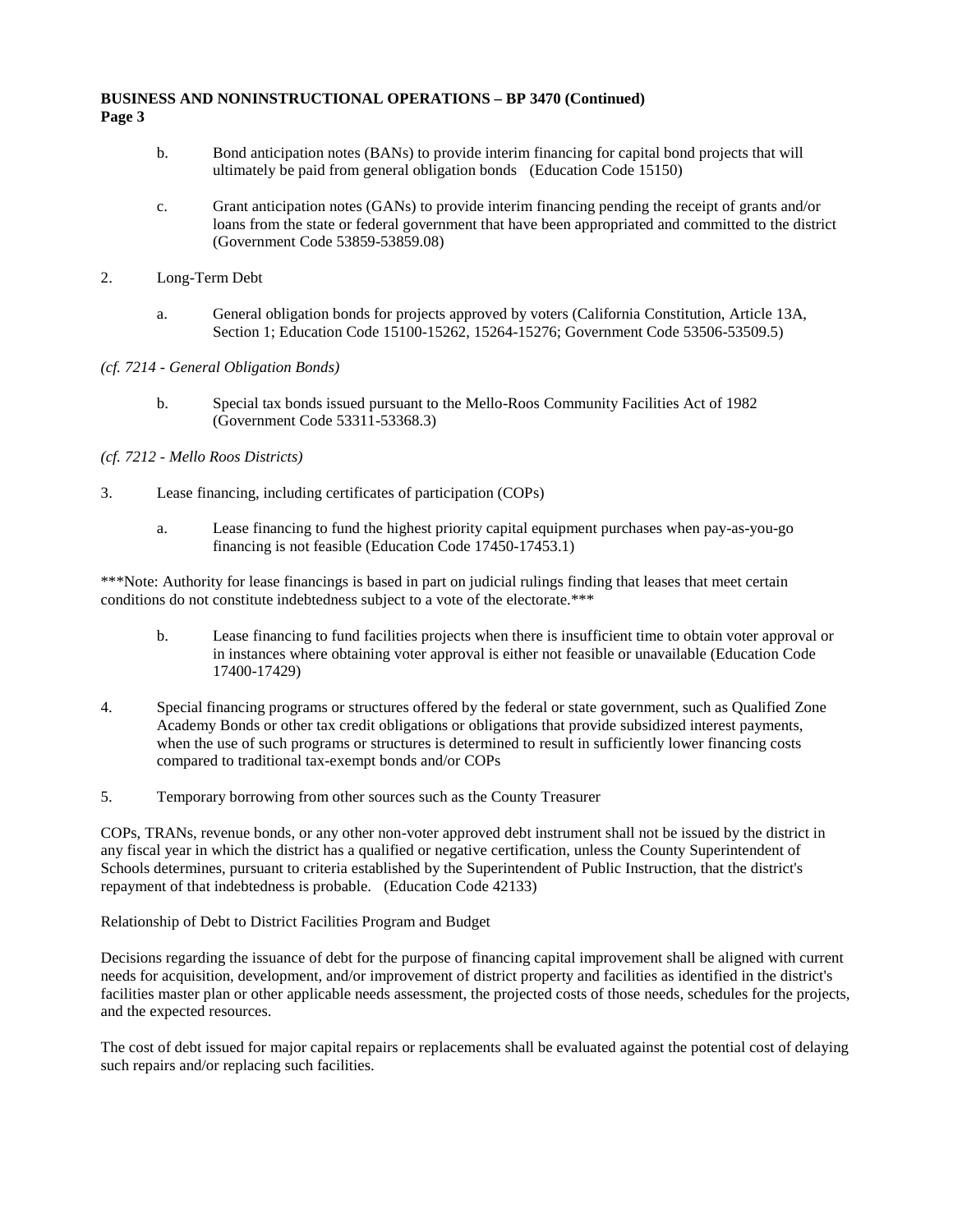When considering a debt issuance, the Board and the Superintendent or designee shall evaluate both the short-term and long-term implications of the debt issuance and additional operating costs associated with the new projects involved. Such evaluation may include, but is not limited to, the projected ratio of annual debt service to the tax burden on the district's taxpayers and the ratio of annual debt service secured by the general fund to general fund expenditures.

The district may enter into credit enhancement agreements such as municipal bond insurance, surety bonds, letters of credit, and lines of credit with commercial banks, municipal bond insurance companies, or other financial entities when their use is judged to lower borrowing costs, eliminate restrictive covenants, or have a net economic benefit to the financing.

## Structure of Debt Issues

The district shall consider the overall impact of the current and future debt burden of the financing when determining the duration of the debt issue.

The district shall design the financing schedule and repayment of debt so as to take best advantage of market conditions, ensure cost effectiveness, provide flexibility, and, as practical, recapture or maximize its debt capacity for future use. Principal amortization will be structured to meet debt repayment, tax rate, and flexibility goals.

For new money debt issuances for capital improvements, the district shall size the debt issuance with the aim of funding capital projects as deemed appropriate by the Board, as long as the issuance is consistent with the overall financing plan, does not exceed the amount authorized by voters, and, unless a waiver is sought and received from the state, will not cause the district to exceed the limitation on debt issuances specified in the California Constitution or Education Code 15106.

To the extent practicable, the district shall also consider credit issues, market factors, and tax law when sizing the district's bond issuance. The sizing of refunding bonds shall be determined by the amount of money that will be required to cover the principal of, any accrued interest on, and any redemption premium for the debt to be paid on the call date and to cover appropriate financing costs.

Any general obligation bond issued by the district shall mature within 40 years of the issuance date or as otherwise required by law. (California Constitution, Article 16, Section 18; Government Code 53508.6)

The final maturity of equipment or real property lease obligations will be limited to the useful life of the assets to be financed but, with respect to a lease purchase of equipment, no longer than a period of 10 years. (Education Code 17452)

#### Method of Sale

For the sale of any district-issued debt, the Superintendent or designee shall recommend the method of sale with the potential to achieve the lowest financing cost and/or to generate other benefits to the district. Potential methods of sale include:

- 1. A competitive bidding process through which the award is based on, among other factors, the lowest offered true interest cost
- 2. Negotiated sale, subject to approval by the district to ensure that interest costs are in accordance with comparable market interest rates
- 3. Private placement sale, when the financing can or must be structured for a single or limited number of purchasers or where the terms of the private placement are more beneficial to the district than either a negotiated or competitive sale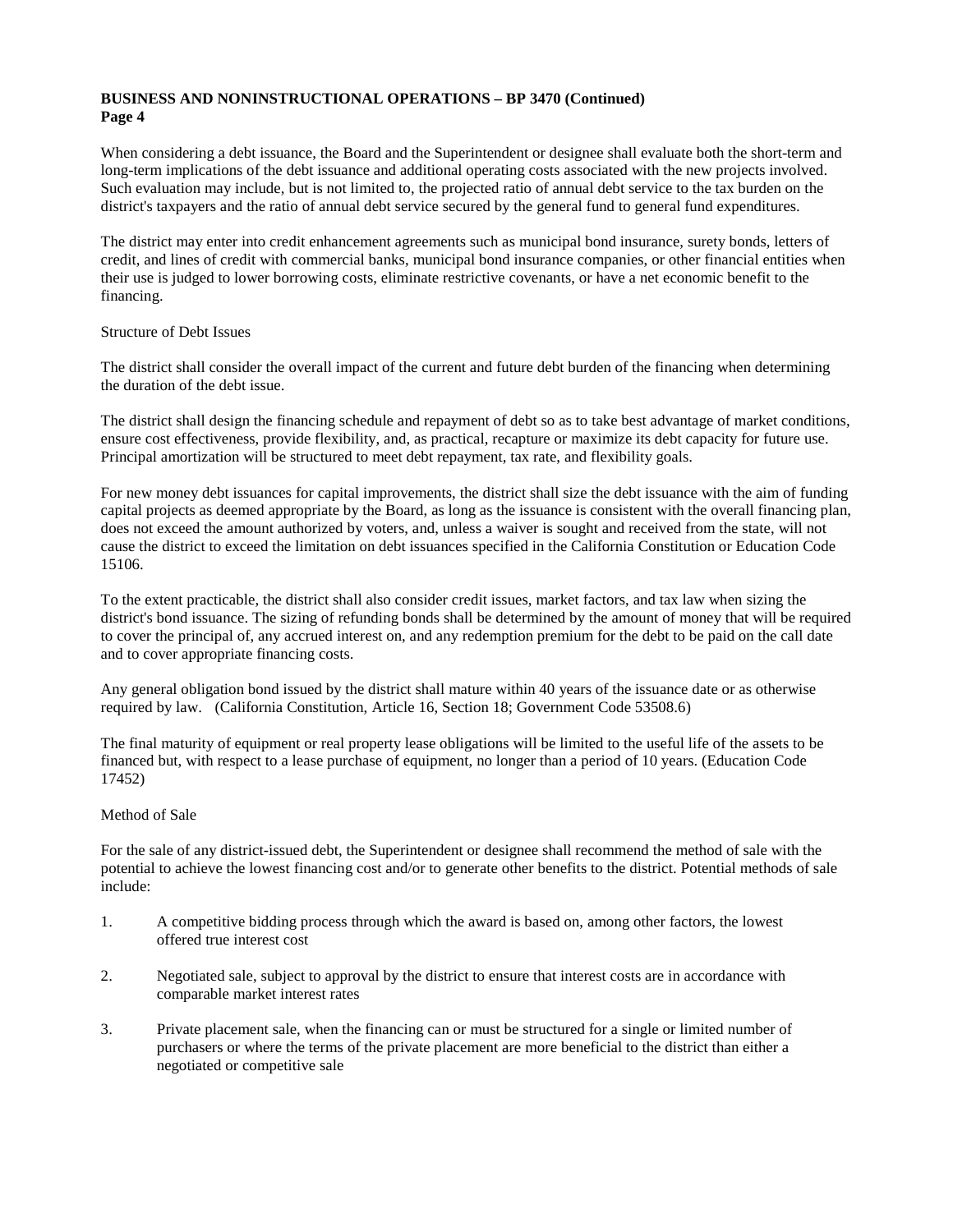#### Investment of Proceed

The district shall actively manage the proceeds of debt issued for public purposes in a manner that is consistent with state law governing the investment of public funds and with the permitted securities covenants of related financing documents executed by the district. Where applicable, the district's official investment policy and legal documents for a particular debt issuance shall govern specific methods of investment of bond-related proceeds. Preservation of principal shall be the primary goal of any investment strategy, followed by the availability of funds and then by return on investment.

### *(cf. 3430 - Investing)*

With regard to general obligation bonds, the district shall invest new money bond proceeds in the county treasury pool as required by law. (Education Code 15146)

The management of public funds shall enable the district to respond to changes in markets or changes in payment or construction schedules so as to ensure liquidity and minimize risk.

## Refunding/Restructuring

The district may consider refunding or restructuring outstanding debt if it will be financially advantageous or beneficial for debt repayment and/or structuring flexibility. When doing so, the district shall consider the maximization of the district's expected net savings over the life of the debt issuance and, when using a general obligation bond to refund an existing bond, shall ensure that the final maturity of the refunding bond is no longer than the final maturity of the existing bond.

### Internal Controls

The Superintendent or designee shall establish internal control procedures to ensure that the proceeds of any debt issuance are directed to the intended use. Such procedures shall assist the district in maintaining the effectiveness and efficiency of operations, properly expending funds, reliably reporting debt incurred by the district and the use of the proceeds, complying with all laws and regulations, preventing fraud, and avoiding conflict of interest.

## *(cf. 3314 - Payments for Goods and Services)*

## *(cf. 3400 - Management of District Assets/Accounts)*

The district shall be vigilant in using bond proceeds in accordance with the stated purposes at the time such debt was incurred as defined in the text of the voter-approved bond measure. (Government Code 53410)

When feasible, the district shall issue debt with a defined revenue source in order to preserve the use of the general fund for general operating purposes.

The district shall annually conduct a due diligence review to ensure its compliance with all ongoing obligations applicable to issuers of debt. Such a review may be conducted by general legal counsel or bond counsel. Any district personnel involved in conducting such reviews shall receive periodic training regarding their responsibilities.

In addition, the Superintendent or designee shall ensure that the district completes, as applicable, all performance and financial audits that may be required for any debt issued by the district, including disclosure requirements applicable to a particular transaction.

#### Records/Reports

At least 30 days prior to the sale of any debt issue, the Superintendent or designee shall submit a report of the proposed issuance to the California Debt and Investment Advisory Commission (CDIAC). Such report shall include a selfcertification that the district has adopted a policy concerning the use of debt that complies with law and that the contemplated debt issuance is consistent with that policy. (Government Code 8855)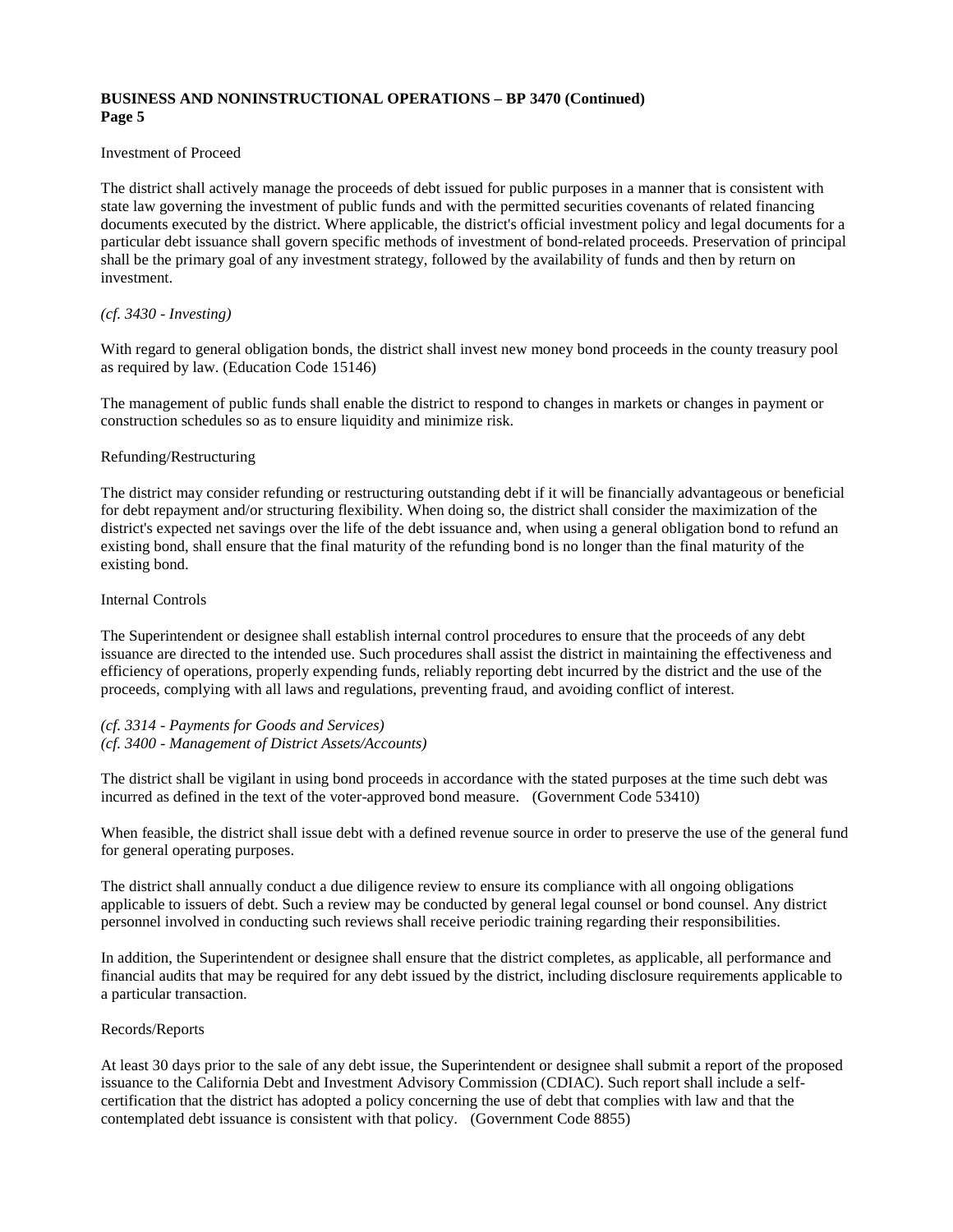On or before January 31 of each year, the Superintendent or designee shall submit a report to the CDIAC regarding the debt authorized, the debt outstanding, and the use of proceeds of the issued debt for the period from July 1 to June 30. (Government Code 8855)

The Superintendent or designee shall provide initial and any annual or ongoing disclosures required by 17 CFR 240.10b-5 and 240.15c2-12 to the Municipal Securities Rulemaking Board, investors, and other persons or entities entitled to disclosure, and shall ensure that the district's disclosure filings are updated as needed.

The Superintendent or designee shall maintain transaction records of decisions made in connection with each debt issuance, including the selection of members of the financing team, the structuring of the financing, selection of credit enhancement products and providers, and selection of investment products. Each transaction file shall include the official transcript for the financing, interest rates and cost of issuance on the day when the debt was sold ("final number runs"), and a post-pricing summary of the debt issue. In addition, documentation evidencing the expenditure of proceeds, the use of debt-financed property by public and private entities, all sources of payment or security for the debt, and investment of proceeds shall be kept for as long as the debt is outstanding, plus the period ending three years after the financial payment date of the debt or the final payment date of any obligations or series of bonds issued to refund directly or indirectly all of any portion of the debt, whichever is later.

The Superintendent or designee shall annually report to the Board regarding debts issued by the district, including information on actual and projected tax rates, an analysis of bonding capacity, ratings on the district's bonds, market update and refunding opportunities, new development for California bond financings, and the district's compliance with post-issuance requirements.

#### Legal Reference:

## **EDUCATION CODE**

| 5300-5441 Conduct of elections                                         |
|------------------------------------------------------------------------|
| 15100-15262 Bonds for school districts and community college districts |
| 15264-15276 Strict accountability in local school construction bonds   |
| 15278-15288 Citizen's oversight committees                             |
| 15300-15425 School Facilities Improvement Districts                    |
| 17150 Public disclosure of non-voter-approved debt                     |
| 17400-17429 Leasing of district property                               |
| 17450-17453.1 Leasing of equipment                                     |
| 17456 Sale or lease of district property                               |
| 17596 Duration of contracts                                            |
| 42130-42134 Financial reports and certifications                       |

## **ELECTIONS CODE**

1000 Established election dates

#### **GOVERNMENT CODE**

8855 California Debt and Investment Advisory Commission 53311-53368.3 Mello-Roos Community Facilities Act 53410-53411 Bond reporting 53506-53509.5 General obligation bonds 53550-53569 Refunding bonds of local agencies 53580-53595.55 Bonds 53850-53858 Tax and revenue anticipation notes 53859-53859.08 Grant anticipation notes

# **CALIFORNIA CONSTITUTION**

Article 13A, Section 1 Tax limitation Article 16, Section 18 Debt limit